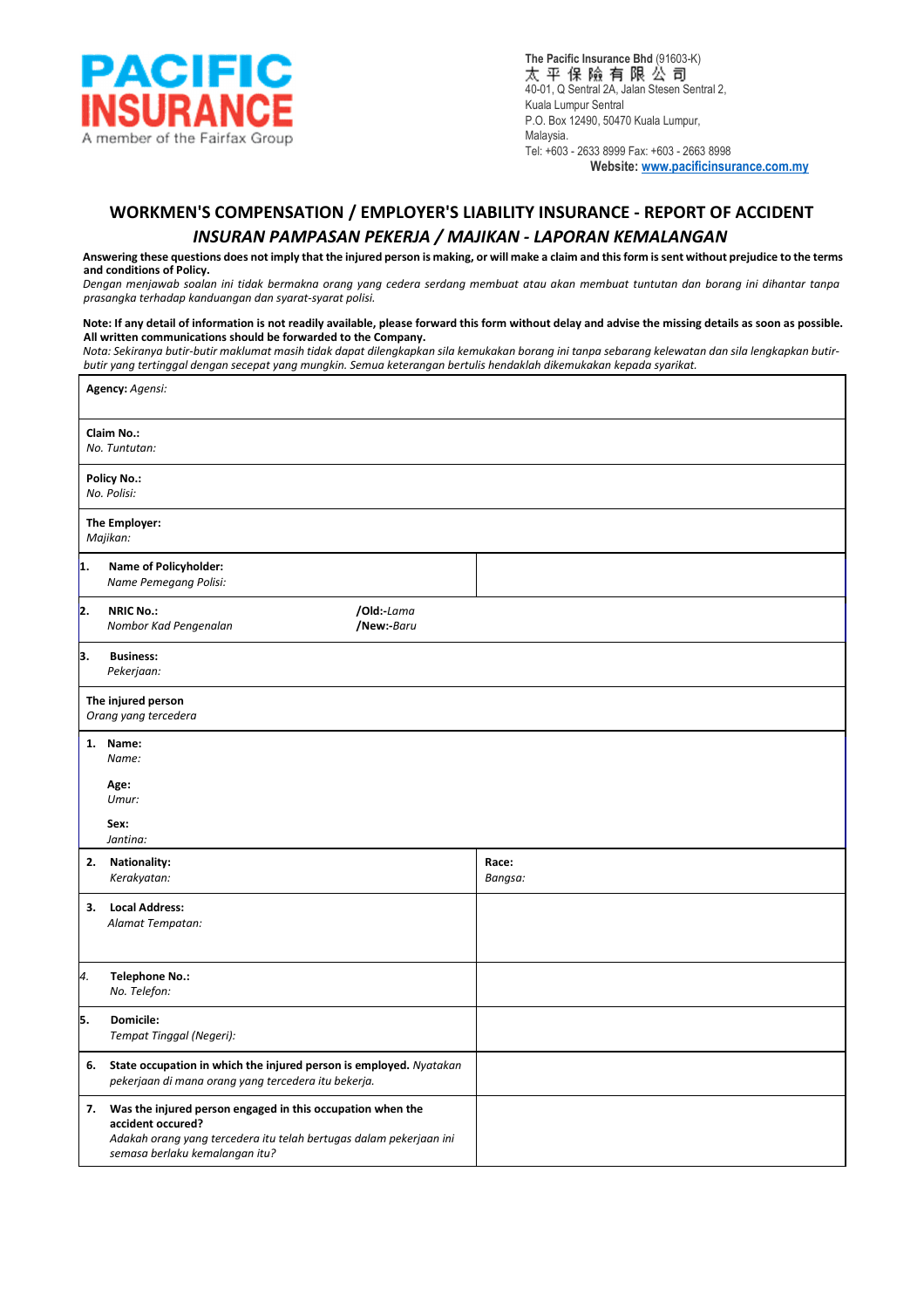| 8. | Is the injured person in your direct employ? If not give name and<br>address of Contractor.<br>Adakah orang yang tercedera itu bekerja di bawah anda? Jika tidak,<br>beri nama dan alamat kontraktor.                                                                                                          |  |
|----|----------------------------------------------------------------------------------------------------------------------------------------------------------------------------------------------------------------------------------------------------------------------------------------------------------------|--|
| 9. | When did the injured person enter your service?<br>Bilakah orang yang tercedera itu mula bekerja dengan anda?                                                                                                                                                                                                  |  |
|    | 10. Name of hospital taken to.<br>Nama rumah sakit yang dimasuki.                                                                                                                                                                                                                                              |  |
|    | In or out-patient.<br>Pesakit dalam atau pesakit luar.                                                                                                                                                                                                                                                         |  |
|    | State whether still in hospital, or when discharged.<br>Nyatakan samada masih di rumah sakit atau bila keluar.                                                                                                                                                                                                 |  |
|    | 11. Has the injured person been medically examined? If so, please send<br>report. If not, was free medical examination offered?<br>Sudahkah orang yang tercedera itu diperiksa oleh doktor? Jika sudah,<br>tolong kirimkan laporannya. Jika belum, adakah ditawarkan<br>pemeriksaan doktor itu dengan percuma? |  |
|    | 12. State whether returned to work, and if so, when?<br>Nyatakah samada sudah kembali bekerja, dan jika sudah, bila<br>masanya?                                                                                                                                                                                |  |
|    | 13. Are you satisfied the injured person has met with a bonafide accident<br>(arising out of his employment)?<br>Adakah anda berpuas hati bahawa orang yang tercedera itu menemui<br>kemalangannya secara kejujuran (bonafide) iaitu terbit daripada<br>pekerjaan?                                             |  |
|    | 14. Is the injured person able to do partial work?<br>Bolehkah orang yang tercedera itu membuat sebahagian pekerjaan?                                                                                                                                                                                          |  |
|    | 15. If so, what wages were paid for the part time work?<br>Jika ya, berapakah nilai gaji dibayar untuk kerja-kerja sambilan itu?                                                                                                                                                                               |  |
|    | 16. What is the probable period of disablement (approximate)<br>Berapa lamakah tempoh hilang upayanya (lebih kurang)                                                                                                                                                                                           |  |
|    | The accident<br>Kemalangan                                                                                                                                                                                                                                                                                     |  |
| 1. | <b>Date</b><br>Place<br>Time<br>_ Waktu ___<br><b>Tempat</b><br>Tarikh —                                                                                                                                                                                                                                       |  |
| 2. | Upon what date did you receive notice of accident and from whom?<br>If in writting please attach it to this form.<br>Masa bilakah anda menerima notis kemalangan dan daripada siapa?<br>Jika notis bertulis tolong lampirkan bersama borang ini.                                                               |  |
| З. | On what date did the injured person actually cease work?<br>Berapa haribulankah orang yang tercedera itu sebenarnya berhenti<br>kerja?                                                                                                                                                                         |  |
| 4. | If accident was due to machinery or gearing please state:<br>Jika kemalangan disebabkan oleh jentera atau giar tolong nyatakan:                                                                                                                                                                                |  |
|    | Whether it was fenced or guarded.<br>a) Samada jentera/giar itu dipagar atau diadang.                                                                                                                                                                                                                          |  |
|    | Was it being cleaned whilst in motion?<br>b) Adakah dibersihkan tatkala ia sedang bergerak?                                                                                                                                                                                                                    |  |
| 5. | What was the general nature of the contractor or work going on?<br>Adakah jenis kontrak atau kerja am yang sedang dilaksanakan?                                                                                                                                                                                |  |
| 6. | State nature of injury.<br>Nyatakankah jenis kecederaan.                                                                                                                                                                                                                                                       |  |
| 7. | State right or left side.<br>Nyatakankah sebelah kanan atau kiri.                                                                                                                                                                                                                                              |  |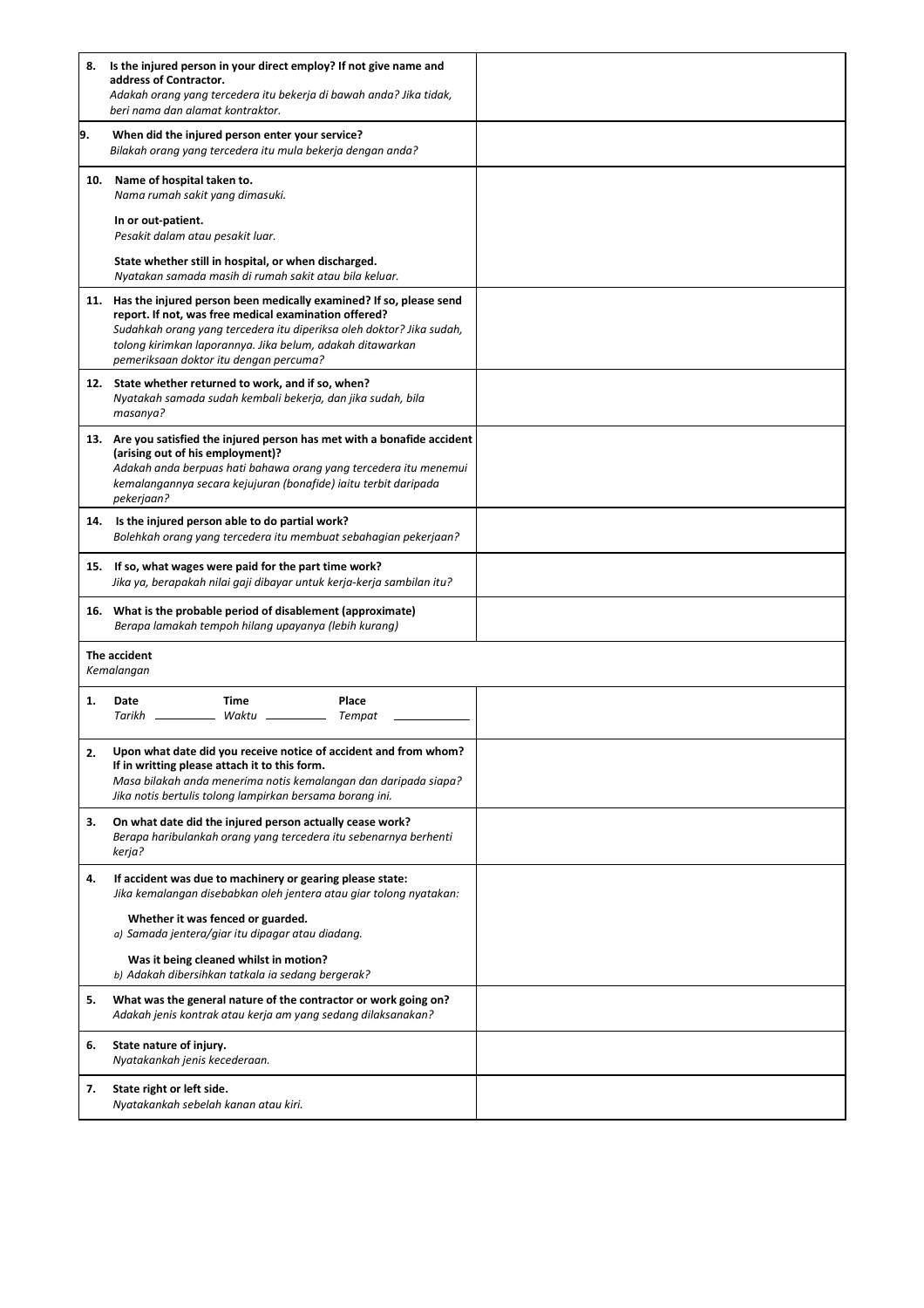| 8. | Was the injured person under the influence of alcohol or drugs at the<br>time of the accident?<br>Adakah orang yang tercedera itu akibat daripada minumum keras atau<br>dadah pada masa berlaku kemalangan itu?                                                                                                                                                                                                                                                          |  |
|----|--------------------------------------------------------------------------------------------------------------------------------------------------------------------------------------------------------------------------------------------------------------------------------------------------------------------------------------------------------------------------------------------------------------------------------------------------------------------------|--|
| 9. | Was the guilty of any misconduct or disobedience to orders or rules?<br>If so, please give full particulars.<br>Adakah ia bersalah daripada sebarang salahlaku atau keingkaran<br>terhadap perintah atau peraturan? Jika ada, tolong sebutkan butir-<br>butir kenyataan penuh.                                                                                                                                                                                           |  |
|    | 10. State the names of any person who witnessed the accident.<br>Nyatakan nama-nama orang yang telah menyaksikan kemalangan itu.                                                                                                                                                                                                                                                                                                                                         |  |
|    | 11. Has the accident been reported to the Commissioner of Police or<br>Commissioner for Labour? State when and where.<br>Sudahkah kemalangan itu dilaporkan kepada Pesuruhjaya Polis atau<br>Pesuruhjaya Buruh? Nyatakan bila dan di mana.                                                                                                                                                                                                                               |  |
|    | 12. If not taken to hospital, state whether being medically attended and<br>if so by whom?<br>Sekiranya tidak dibawa ke hospital, sila nyatakan sama ada rawatan<br>diberi dan jika ya, oleh siapa?                                                                                                                                                                                                                                                                      |  |
|    | 13. Was the accident due to:<br>Adakah kemalangan disebabkan oleh:                                                                                                                                                                                                                                                                                                                                                                                                       |  |
|    | Any defect in the premises or plant.<br>Sebarang kerosakan di dalam premises atau kilang.<br>a)                                                                                                                                                                                                                                                                                                                                                                          |  |
|    | Any default or negiect on the part of the employer, of any other<br>employees or of the injured person.<br>Sebarang kemungkinan atau kecuaian bagi pihak majikan, atau<br>b)<br>pekerja yang lain atau orang yang tercedera.                                                                                                                                                                                                                                             |  |
|    | 14. Was the accident due to the lack of non-use of guarding or safety<br>equipment?<br>Adakah kemalangan itu desebabkan oleh kekurangan atau tidak ada<br>pengawasan atau peralatan keselamatan?                                                                                                                                                                                                                                                                         |  |
|    | 15. What was the general nature of the contract or work going on?<br>Apakah jenis kontrak atau kerja yang sedang dijalankan?                                                                                                                                                                                                                                                                                                                                             |  |
|    | Additional particulars for FATAL CASES only.<br>Butir-butir Kenyataan tambahan bagi PEKERJA MAUT sahaja.                                                                                                                                                                                                                                                                                                                                                                 |  |
| 1. | Has the deceased any dependants? State names, addresses and<br>relationship.<br>(If dependents are employed, please give particulars).<br>Adakah simati mempunyai sebarang tanggungan? Nyatakan nama,<br>alamat dan hubungan keluarganya.<br>(Jika orang yang ditanggung itu bekerja, sila sebutkan butir-butir<br>kenyataan).<br>If connection with Fatal Cases please forward a copy of Police Report together with a copy of the Death Certificate or Permit to Bury. |  |
|    |                                                                                                                                                                                                                                                                                                                                                                                                                                                                          |  |

*Berhubung dengan Perkara-perkara Maut, sila kemukakan satu salinan Laporan Polis bersama-sama dengan satu salinan Perakuan Mati atau Permit Perkuburan.*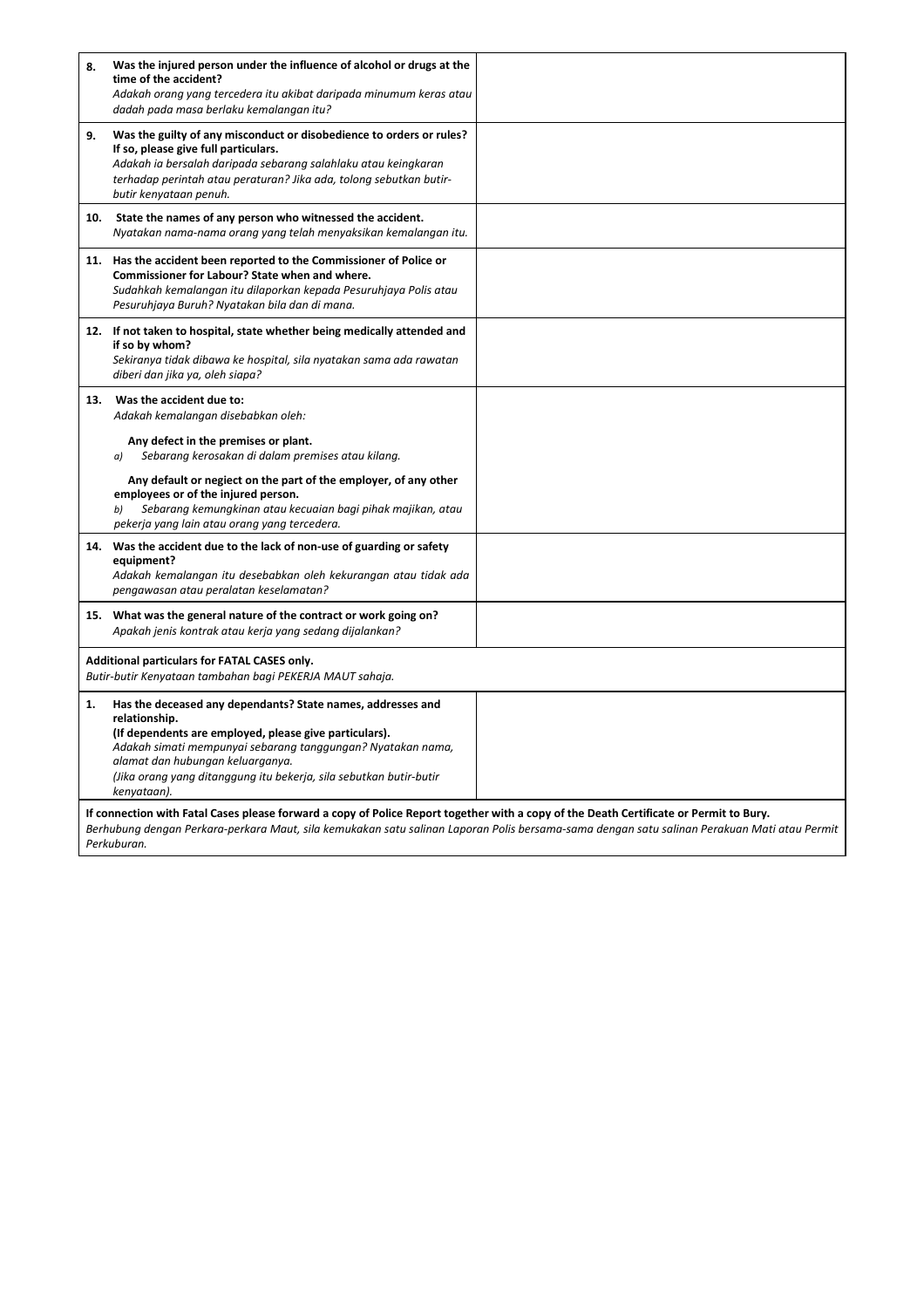### **Statement of Wages which have fallen due to payment to in the employ of for 12 months prior to the date of this Accident, or wages earned during such shorter period as he may have been in the Employer's Service, stating the date on which he was engaged.**

*Pernyataan Gaji yang kena dibayar kepada yang bekerja sebagai selama 12 bulan sebelum tarikh berlaku kemalangan ini atau gaji yang diperolehi dalam masa tempoh yang lebih pendek yang mungkin ia telah bekerja dalam Perkhidmatan Majikan dengan menyatakan tarikh ia mula diambil pekerja.*

### **[Note - The object of this form is to ascertain the exact Monthly earnings of the injured person. It is essential that it should be carefully and correctly filled in. If the injured person has been absent from work at any time during the period of this employment, please state the period and the cause.]**

*[Peringatan - Tujuan borang ini ialah menentukan pendapatan Bulanan yang sebenar bagi orang yang tercedera, adalah mustahak bahawa borang ini hendaklah diisi dengan cermat dan betul.* 

*Jika orang yang tercedera itu tidak bekerja pada sebarang waktu dalam masa tempoh pekerjaannya, tolong nyatakan tempoh dan sebabnya.]*

| Year<br>Tahun | Month<br>Bulan  | Wages<br>Gaji                                                        |     | Bonus, value of free quarters & any other<br>allowances, etc.<br>Bonus, nilai rumah yang diduduki percuma, elaun<br>dan lain-lain |     |
|---------------|-----------------|----------------------------------------------------------------------|-----|-----------------------------------------------------------------------------------------------------------------------------------|-----|
|               |                 | <b>RM</b>                                                            | Sen | <b>RM</b>                                                                                                                         | Sen |
|               |                 |                                                                      |     |                                                                                                                                   |     |
|               |                 |                                                                      |     |                                                                                                                                   |     |
|               |                 |                                                                      |     |                                                                                                                                   |     |
|               |                 |                                                                      |     |                                                                                                                                   |     |
|               |                 |                                                                      |     |                                                                                                                                   |     |
|               |                 |                                                                      |     |                                                                                                                                   |     |
|               |                 |                                                                      |     |                                                                                                                                   |     |
|               |                 |                                                                      |     |                                                                                                                                   |     |
|               |                 |                                                                      |     |                                                                                                                                   |     |
|               |                 |                                                                      |     |                                                                                                                                   |     |
|               |                 |                                                                      |     |                                                                                                                                   |     |
|               | Total<br>Jumlah |                                                                      |     |                                                                                                                                   |     |
|               |                 | <b>Total including all allowances</b><br>Jumlah termasuk semua elaun |     |                                                                                                                                   |     |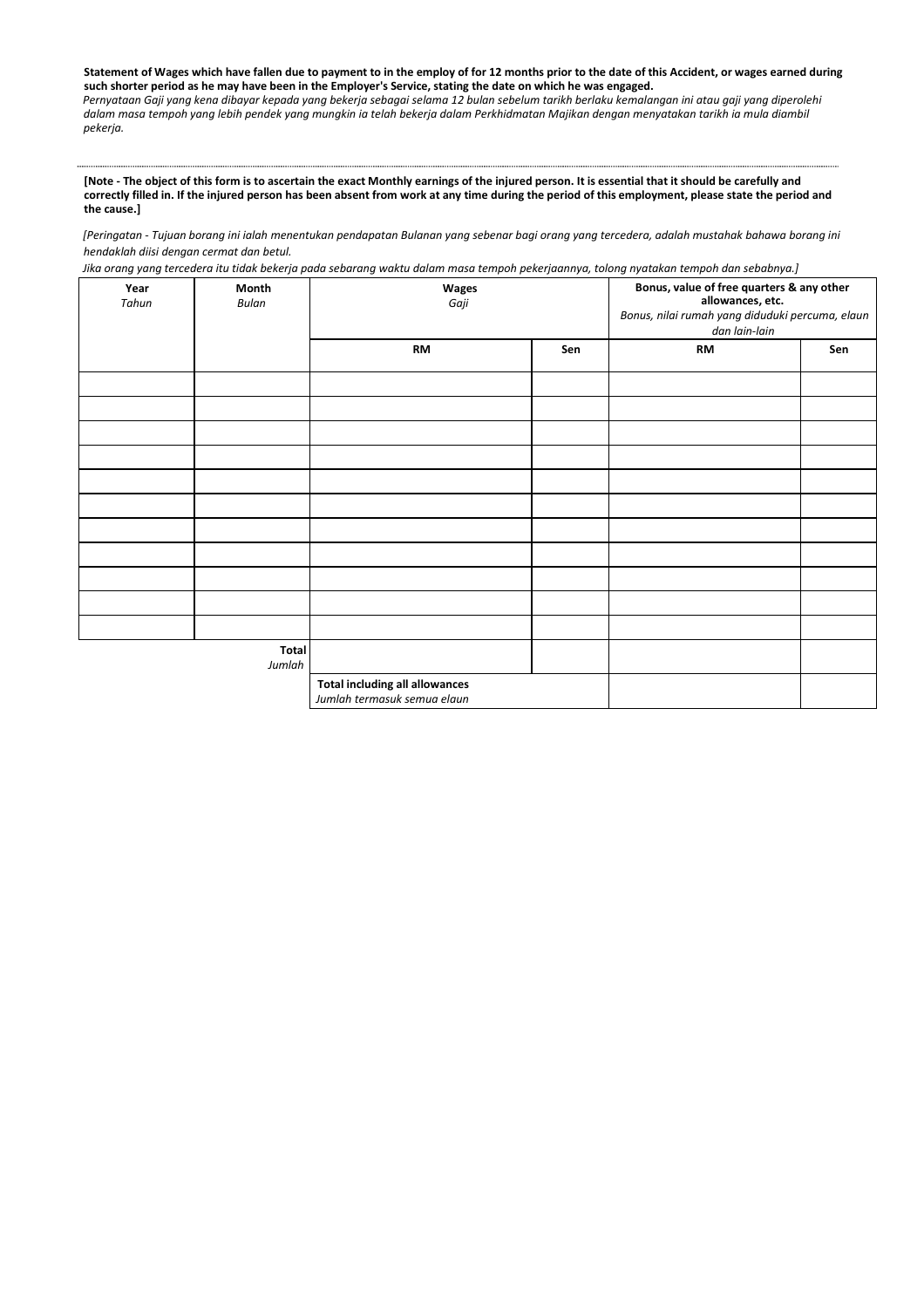## *The Pacific Insurance Berhad (TPIB)-91603K*

### *e-PAYMENT Authorisation Form (Please Tick (* ✔ *) Accordingly)*

| **IF YOU HAVE PREVIOUSLY ALREADY SUBMITTED THIS FORM AND THERE IS NO CHANGE IN YOUR BANKING DETAILS, YOU |  |  |  |  |  |
|----------------------------------------------------------------------------------------------------------|--|--|--|--|--|
| NO LONGER NEED TO SUBMIT THIS FORM.                                                                      |  |  |  |  |  |

|                                                                                                                                                                                                                                                                                                                                                                                                                                                                                                                                                                                                                                                                                                                                                                                                                                        |                                                                                                                                                                                                                                                                                                       |                                          | <u>NU LUNGEN INEED TU SUDIVIIT THIS FUNIVI</u> |                           |                                   |                                        |            |
|----------------------------------------------------------------------------------------------------------------------------------------------------------------------------------------------------------------------------------------------------------------------------------------------------------------------------------------------------------------------------------------------------------------------------------------------------------------------------------------------------------------------------------------------------------------------------------------------------------------------------------------------------------------------------------------------------------------------------------------------------------------------------------------------------------------------------------------|-------------------------------------------------------------------------------------------------------------------------------------------------------------------------------------------------------------------------------------------------------------------------------------------------------|------------------------------------------|------------------------------------------------|---------------------------|-----------------------------------|----------------------------------------|------------|
| Personal Data Protection Act 2010 (PDPA) Notice from The Pacific Insurance Berhad (TPIB) to you.<br>Under the PDPA, there are various requirements that regulate the processing of your personal data. Please refer to<br>www.pacificinsurance.com.my for details of TPIB privacy notice.                                                                                                                                                                                                                                                                                                                                                                                                                                                                                                                                              |                                                                                                                                                                                                                                                                                                       |                                          |                                                |                           |                                   |                                        |            |
| New Registration                                                                                                                                                                                                                                                                                                                                                                                                                                                                                                                                                                                                                                                                                                                                                                                                                       |                                                                                                                                                                                                                                                                                                       | <b>Update of Details</b>                 |                                                |                           |                                   |                                        |            |
| Particulars (Please ensure accuracy of details) :                                                                                                                                                                                                                                                                                                                                                                                                                                                                                                                                                                                                                                                                                                                                                                                      |                                                                                                                                                                                                                                                                                                       |                                          |                                                |                           |                                   |                                        |            |
| Agents                                                                                                                                                                                                                                                                                                                                                                                                                                                                                                                                                                                                                                                                                                                                                                                                                                 |                                                                                                                                                                                                                                                                                                       | <b>Brokers</b>                           |                                                | <b>Reinsurers</b>         |                                   | Co-insurers                            | Adjusters  |
| Repairers                                                                                                                                                                                                                                                                                                                                                                                                                                                                                                                                                                                                                                                                                                                                                                                                                              |                                                                                                                                                                                                                                                                                                       | Insured                                  |                                                | Beneficiary               |                                   | Policyholder                           | Solicitors |
| <b>Utilities</b>                                                                                                                                                                                                                                                                                                                                                                                                                                                                                                                                                                                                                                                                                                                                                                                                                       |                                                                                                                                                                                                                                                                                                       | Service<br>Providers                     |                                                | Financial<br>Institutions |                                   | Others (Please<br>specify in next box) |            |
| Name :                                                                                                                                                                                                                                                                                                                                                                                                                                                                                                                                                                                                                                                                                                                                                                                                                                 |                                                                                                                                                                                                                                                                                                       |                                          |                                                |                           |                                   |                                        |            |
| Business/Company<br>Registration No.<br>(Non-Individual)                                                                                                                                                                                                                                                                                                                                                                                                                                                                                                                                                                                                                                                                                                                                                                               |                                                                                                                                                                                                                                                                                                       |                                          |                                                |                           |                                   |                                        |            |
| NRIC No: (Individual)                                                                                                                                                                                                                                                                                                                                                                                                                                                                                                                                                                                                                                                                                                                                                                                                                  |                                                                                                                                                                                                                                                                                                       |                                          |                                                |                           |                                   |                                        |            |
| Postal Address:                                                                                                                                                                                                                                                                                                                                                                                                                                                                                                                                                                                                                                                                                                                                                                                                                        |                                                                                                                                                                                                                                                                                                       |                                          |                                                |                           |                                   |                                        |            |
| Contact Number :                                                                                                                                                                                                                                                                                                                                                                                                                                                                                                                                                                                                                                                                                                                                                                                                                       |                                                                                                                                                                                                                                                                                                       | Office:                                  |                                                |                           | Mobile:                           |                                        |            |
| Important: PLEASE NOTE THAT EMAIL WILL ONLY BE VALID IF THE TOTAL NUMBER OF CHARACTERS FOR<br>EMAIL 1 AND EMAIL 2 DOES NOT EXCEED FORTY-NINE (49) CHARACTERS. @ - (these examples are not<br>exhaustive) ARE EACH CONSIDERED AS 1 CHARACTER.                                                                                                                                                                                                                                                                                                                                                                                                                                                                                                                                                                                           |                                                                                                                                                                                                                                                                                                       |                                          |                                                |                           |                                   |                                        |            |
| Email 1:<br>(for notification of payment to Payee)                                                                                                                                                                                                                                                                                                                                                                                                                                                                                                                                                                                                                                                                                                                                                                                     |                                                                                                                                                                                                                                                                                                       |                                          |                                                |                           |                                   |                                        |            |
| Email 2:<br>(for notification of payment to Servicing<br>Agent)                                                                                                                                                                                                                                                                                                                                                                                                                                                                                                                                                                                                                                                                                                                                                                        |                                                                                                                                                                                                                                                                                                       |                                          |                                                |                           |                                   |                                        |            |
| <b>Banking Details (Please ensure accuracy of details):</b>                                                                                                                                                                                                                                                                                                                                                                                                                                                                                                                                                                                                                                                                                                                                                                            |                                                                                                                                                                                                                                                                                                       |                                          |                                                |                           |                                   |                                        |            |
| Bank Name:                                                                                                                                                                                                                                                                                                                                                                                                                                                                                                                                                                                                                                                                                                                                                                                                                             |                                                                                                                                                                                                                                                                                                       |                                          |                                                |                           |                                   | SWIFT CODE:                            |            |
| Bank Account No.:                                                                                                                                                                                                                                                                                                                                                                                                                                                                                                                                                                                                                                                                                                                                                                                                                      |                                                                                                                                                                                                                                                                                                       |                                          |                                                |                           |                                   |                                        |            |
| Type of Account:                                                                                                                                                                                                                                                                                                                                                                                                                                                                                                                                                                                                                                                                                                                                                                                                                       |                                                                                                                                                                                                                                                                                                       | Savings<br>Current<br>Account<br>Account |                                                |                           | Credit<br>Loan<br>Card<br>Account |                                        |            |
| Declaration:<br>I/We hereby authorise TPIB to remit all payments due to me/us to my/our bank account details as indicated above.<br>1.<br>TPIB will not be liable for any financial loss due to the incorrectness, incompleteness or inaccuracies of the information provided above.<br>TPIB may in its absolute discretion elect other modes (such as cheques, cash or bank drafts) other than the E-Payment mode as it deems fit.<br>2.<br>In the event the information provided above has changed, I/We shall inform TPIB of the changes accordingly. I/We understand that I/We need to<br>3.<br>state our Bank Name and Bank Account Number on each and every occasion a payment is due to us from TPIB.<br>I hereby agree to the above terms and conditions and declare that the information provided above are true and correct. |                                                                                                                                                                                                                                                                                                       |                                          |                                                |                           |                                   |                                        |            |
| Authorised Signatory and Company Stamp                                                                                                                                                                                                                                                                                                                                                                                                                                                                                                                                                                                                                                                                                                                                                                                                 | Please return the completed form to the following address or<br>email address:<br>The Pacific Insurance Bhd (TPIB)-91603K<br>Date<br>40-01, Q Sentral 2A, Jalan Stesen Sentral 2,<br>Kuala Lumpur Sentral<br>P.O. Box 12490, 50470 Kuala Lumpur,<br>Malaysia Email : epayment@pacificinsurance.com.my |                                          |                                                |                           |                                   |                                        |            |
| For internal Office use only:                                                                                                                                                                                                                                                                                                                                                                                                                                                                                                                                                                                                                                                                                                                                                                                                          |                                                                                                                                                                                                                                                                                                       |                                          |                                                |                           |                                   |                                        |            |
| Verified By:                                                                                                                                                                                                                                                                                                                                                                                                                                                                                                                                                                                                                                                                                                                                                                                                                           |                                                                                                                                                                                                                                                                                                       |                                          | Dept/Branch:                                   |                           |                                   |                                        |            |
|                                                                                                                                                                                                                                                                                                                                                                                                                                                                                                                                                                                                                                                                                                                                                                                                                                        |                                                                                                                                                                                                                                                                                                       |                                          |                                                |                           |                                   |                                        |            |

| Client No:                |  | Date:        |  |  |  |
|---------------------------|--|--------------|--|--|--|
| <b>Financial Services</b> |  |              |  |  |  |
| Created By:               |  | Verified By: |  |  |  |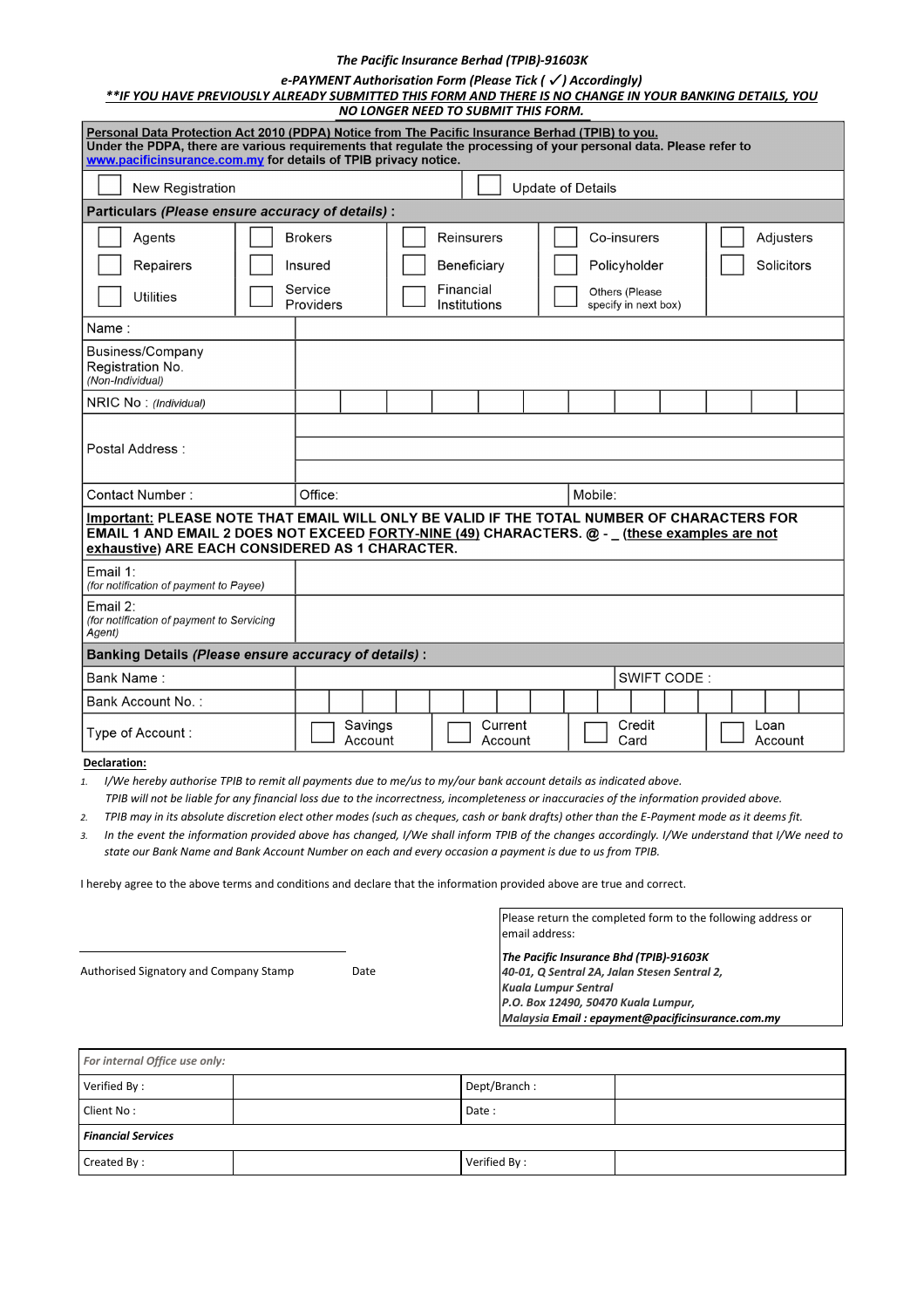#### **Data Protection Statement/**Kenyataan Perlindungan Data

*Your privacy is important to us. The Pacific Insurance Berhad is committed to ensure that your personal data under our case is safe and secured. We will ensure that your information collected via this application and any other information that you may provide to The Pacific Insurance Berhad is used for the purposes of purchasing an insurance policy including but not limited to underwriting and administering your plan; processing service request; processing claims; complying with all applicable laws; conducting due diligence; performing our functions as an insurance company and such other purposes referred to in our Personal Data Policy. For further details on how we collect, process, share and retain your personal data, please refer to our website www.pacificinsurance.com.my./* Privasi anda adalah penting bagi kami. The Pacific Insurance Berhad adalah komited untuk memastikan bahawa data peribadi anda di bawah jagaan kami adalah selamat dan terjamin. Kami akan memastikan bahawa maklumat anda yang dikumpulkan melalui permohonan ini dan apa-apa maklumat lain yang anda kemukakan untuk The Pacific Insurance Berhad digunakan untuk tujuan-tujuan membeli polisi insurans termasuk tetapi tidak terhad kepada pengunderaitan dan mentadbir pelan anda; permintaan perkhidmatan pemprosesan; pemprosesan tuntutan; mematuhi semua undang-undang; menjalankan usaha wajar; melaksanakan tugas kami sebagai sebuah syarikat insurans dan apa-apa maksud lain yang disebut dalam Dasar Data Peribadi kami. Untuk maklumat lanjut mengenai bagaimana kami mengumpul, memproses, berkongsi dan menyimpan data peribadi anda, sila rujuk kepada laman web kami di www.pacificinsurance.com.my.

#### *Authorization for Disclosure of Personal Information/*Kebenaran untuk Pendedahan Maklumat Peribadi

*The information you supply may be used by The Pacific Insurance Berhad and their agents to keep you informed by post, short message service (SMS), telephone, email or other means of services or products which may be of interest to you./* Maklumat yang anda bekalkan boleh digunakan oleh The Pacific Insurance Berhad dan ejen-ejen mereka untuk memaklumkan kepada anda melalui pos, khidmat pesanan ringkat (SMS), telefon, emel atau lain cara untuk perkhidmatan atau produk yang mungkin menarik minat anda.

#### *Access, corrections and complaints of your Personal Information/*Akses, pembetulan dan aduan ke atas Maklumat Peribadi anda

*The Pacific Insurance Berhad aims to ensure that your personal information is accurate up to date and complete. Should you wish to seek access or make correction of your personal information or make any enquiries or complaints, you may contact our Customer Hotline at 1800 88 1629 or fax to us at 03-20784928 or email us at customerservice@pacificinsurance.com.my within 7 days from the date of submission of the claim form, failing which it is deemed that you have consented to the disclosure of the personal information./* The Pacific Insurance Berhad bertujuan untuk memastikan bahawa maklumat peribadi anda adalah tepat terkini dan lengkap. Sekiranya anda ingin mendapatkan akses atau membuat pembetulan maklumat peribadi anda atau membuat sebarang pertanyaan atau aduan, anda boleh hubungi Talian Perkhidmatan Pelanggan kami di 1800 88 1629 atau faks kepada kami di 03-20784928 atau e-mel kepada kami di customerservice@pacificinsurance.com.my dalam masa 7 hari dari tarikh penyerahan borang tuntutan. Jika kami tidak menerima sebarang maklum balas daripada anda mengenai yang diatas, kami akan menganggap bahawa anda bersetuju kepada yang sama.

### *I/We, do hereby declare that, to the best of my/our knowledge and belief, the foregoing particular and details are true and correct.*

Saya/Kami, mengisytiharkan bahawa kenyataan di atas adalah benar pada pengetahuan dan hemat saya/kami.

**Date:** Signature of Insured/Employer *Tarikh: Tandatangan orang yang diinsuranskan/Majikan* **(If company, endorse company stamp)**